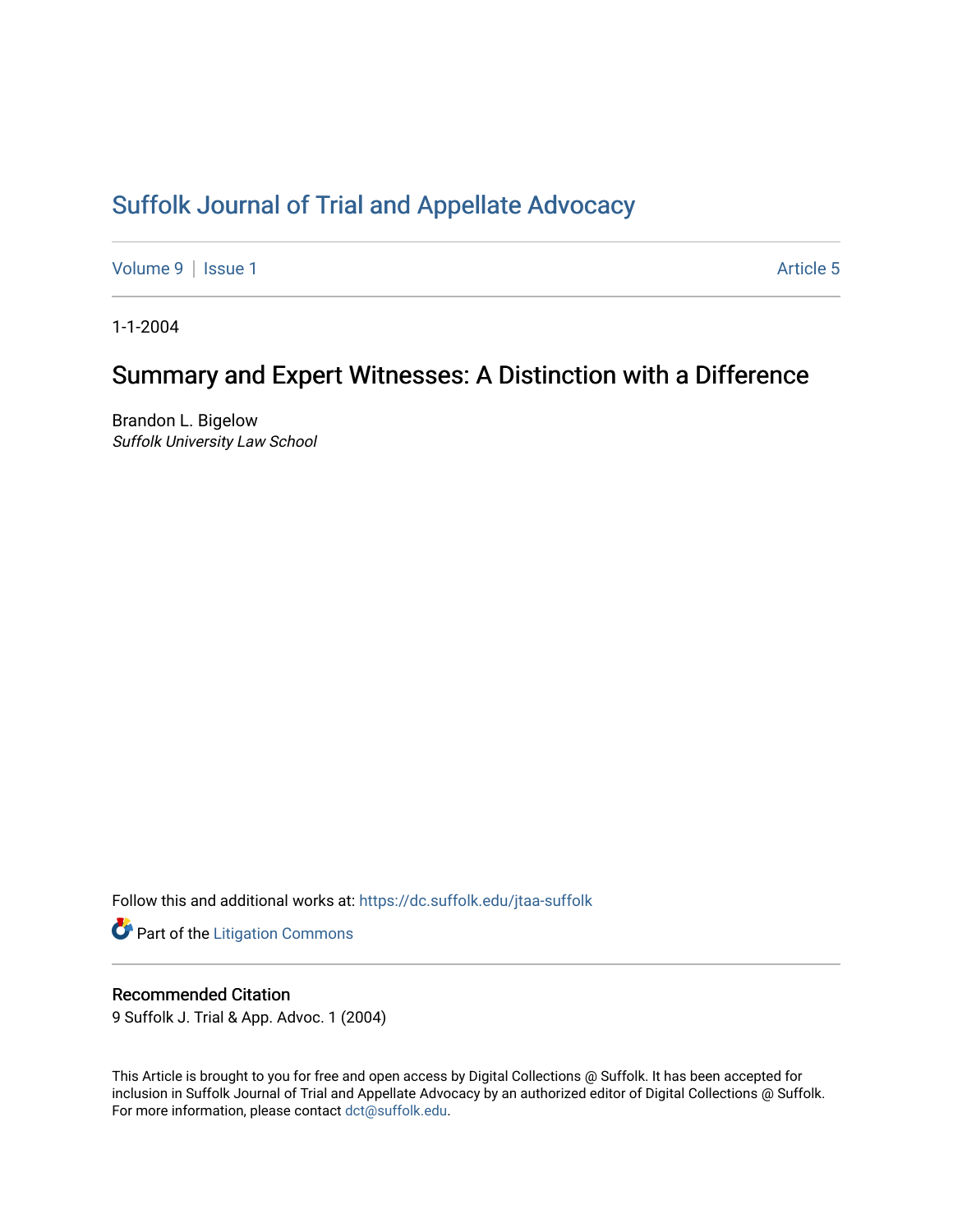## **SUMMARY AND EXPERT WITNESSES: A DISTINCTION WITH A DIFFERENCE**

### *Brandon L. Bigelow\**

Although there are significant differences between summary and expert witnesses, the two can easily be confused during trial. The problem of distinguishing the two is made no less severe because expert witnesses can be offered largely to summarize prior testimony given at trial, giving the party that proffers the expert an early opportunity to lay out its argument under the patina of "expert" testimony. Adding to the confusion, until recently summary witnesses could offer testimony based solely upon their experience and evade the disclosure and qualifications requirements for expert witnesses provided by the Federal Rules of Criminal and Civil Procedure and Evidence. The distinction between summary and expert witnesses is important because of differences in the kinds of testimony each is permitted to offer at trial.

Federal Rule of Evidence 701 was amended recently to address this very issue.' That rule previously limited lay witness testimony to opinions or inferences "(a) rationally based on the perception of the witness and (b) helpful to a clear understanding of the witness' testimony or the determination of a fact in issue."<sup>2</sup> As of December 2000, however, Rule 701 also requires that the opinion be "(c) not based on scientific, technical, or other specialized knowledge within the scope of Rule 702," the rule governing expert witness testimony. $3$ 

Rule 701(c) goes a long way toward resolving confusion between summary and expert witnesses. This Article will demonstrate, however, that some issues linger even after the amendment to the Federal Rules of Evidence. Part I of this Article describes the various types of summary witnesses and the underlying reasons these witnesses are permitted to testify.<sup>4</sup> Although the distinction between summary and expert witnesses may be obvious as an academic matter, Part **II** reviews three federal cases to illustrate the difficulties trial courts face in applying the rules.<sup>5</sup> Finally,

Associate, Bingham McCutchen LLP, Boston, Massachusetts.

*See* **FED.** R. EvID. 701 (as amended Dec. 2000).

<sup>2</sup> *id.*

**<sup>3</sup>** *Id.*

<sup>4</sup>*See infra* notes 7-21 and accompanying text.

**<sup>5</sup>** *See infra* notes 22-46 and accompanying text.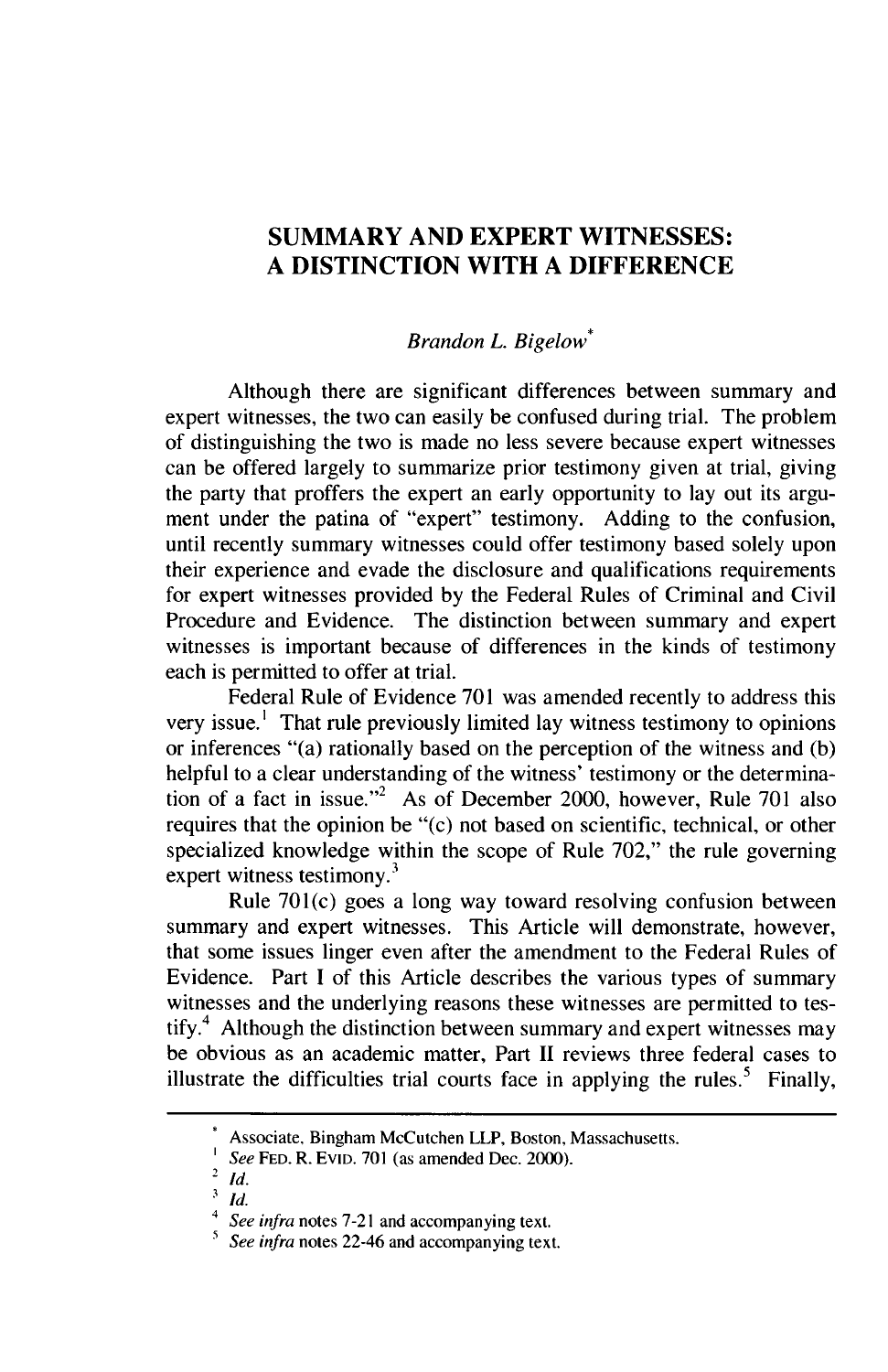Part III discusses the criticisms that prompted the Advisory Committee to revise Rule 701, and applies Rule **701** (c) to the cases described in Part II to illustrate how the revised rule operates.<sup>6</sup> While the revised Rule 701(c) closes certain loopholes available through the use of summary witnesses, considerable room remains for play in the interstices of the rules governing expert witnesses.

#### I. SUMMARY WITNESSES AND THEIR USES

A summary is typically presented as a chart, summary, or calculation, often presented by the witness who prepared it and is familiar with its contents; a summary can, however, simply take the form of a witness's oral testimony.<sup>7</sup> There are three types of summary evidence: (1) summaries of voluminous records as provided in Federal Rule of Evidence 1006; (2) pedagogical summaries of evidence allowed by the court through its discretion under Federal Rule of Evidence 61 1(a); and (3) "hybrid" summaries which do not meet the exact requirements of Rule 1006, but nevertheless so accurately reflect other evidence as to reliably assist the factfinder. $<sup>8</sup>$ </sup>

Rule 1006 provides that the "contents of voluminous writings, recordings, or photographs which cannot conveniently be examined in court may be presented in the form of a chart, summary, or calculation."<sup>9</sup> Rule 1006 also requires that the original documents be made available to the other party at a reasonable place and time.<sup>10</sup> These charts are only admissible where the underlying documents they purport to summarize would be admissible." Although the Federal Rules of Evidence do not explicitly allow - or require - the proponent of a summary chart to have the preparer come into court as a witness to explain the chart, courts have held that such testimony is within the broad discretion of the trial court to admit or exclude evidence.<sup>12</sup> These witnesses need not be experts to sift through pri-

FED. R. EVID. 1006.

**'o** *See id.*

<sup>11</sup> *See, e.g., City of Phoenix v. Com/Systems, Inc., 706 F.2d 1033, 1037 (9th Cir.* 1983)(sustaining district court allowance of summary testimony because underlying business records were admissible); *see also* 6 WEINSTEIN'S FEDERAL EVIDENCE § 1006[3].

**<sup>12</sup>***See, e.g.,* United States v. Swanquist, 161 F.3d 1064, 1073 (7th Cir. 1998) (finding no abuse of discretion when court allowed witness to testify regarding summary charts).

<sup>&</sup>lt;sup>6</sup> See infra notes 47-68 and accompanying text.

**<sup>7</sup> FED.** R. EvID. 1006 (declaring that voluminous writings, recordings or photographs may be presented as charts, summaries or calculations). *See also* United States v. Jackson-Randolph, 282 F.3d 369, 384-85 (6th Cir. 2002) (finding no abuse of discretion when district court allowed summary witness to use summary calculations); Goldberg v. United States, 789 F.2d 1341, 1343 (9th Cir. 1986) (allowing testimony of IRS agent to summarize extensive tax record).

 $8$ <sup>*See, e.g.,* 6 WEINSTEIN'S FEDERAL EVIDENCE  $\S$  1006.04[2] (2d ed. & 2003 rev.);</sup> United States v. Bray, 139 F.3d 1104, 1111-12 (6th Cir. 1998) (explaining differences among types of summaries).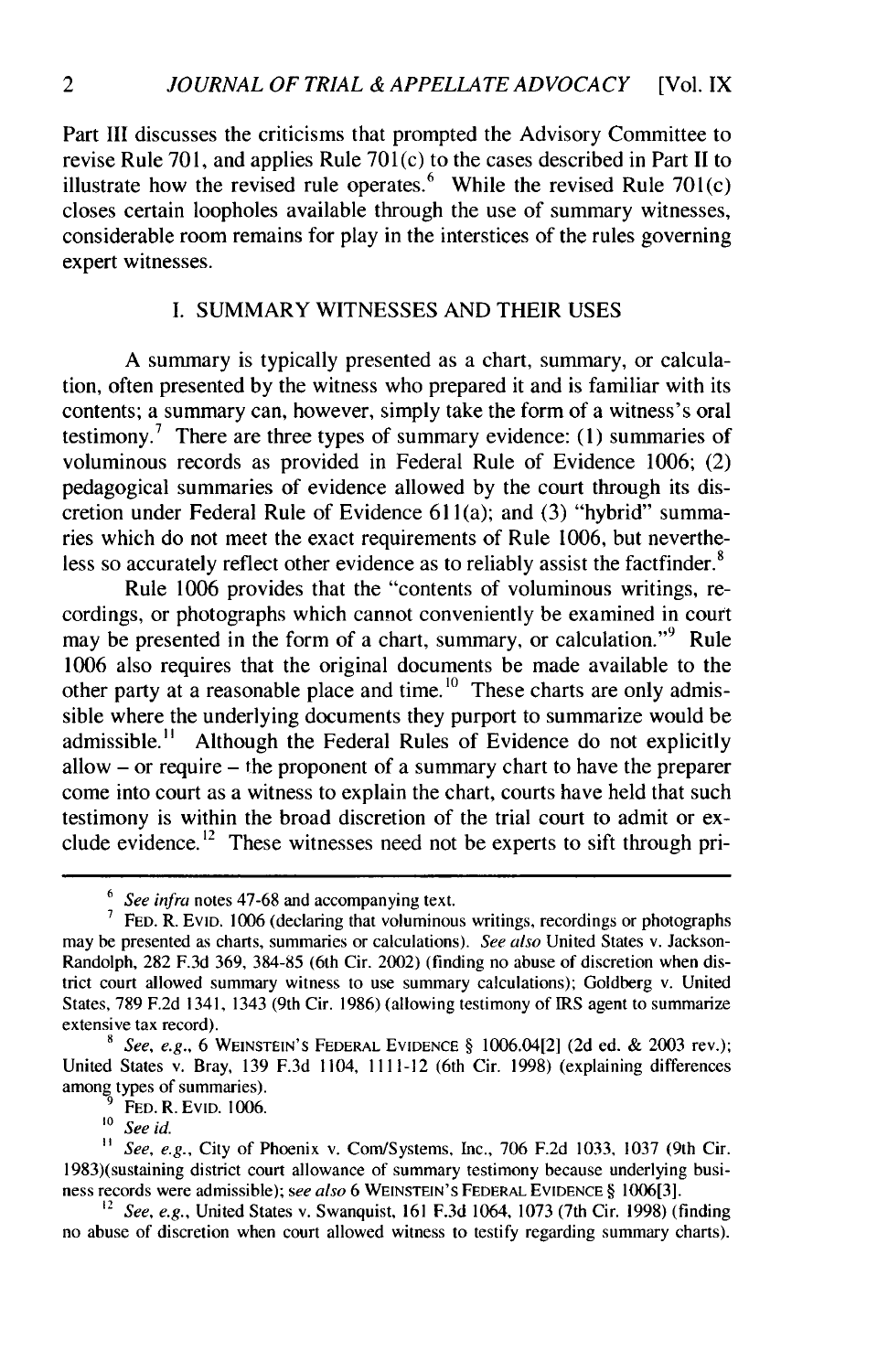mary documents to derive their summary data, as long as they limit themselves to testimony about what the documentary evidence demonstrates.<sup>13</sup> Typically, the summary chart itself is accepted as evidence and given to the jury, although a minority of jurisdictions require that the judge instruct the jury that summaries are not themselves evidence.<sup>14</sup>

By contrast, pedagogical summaries typically are not admitted as evidence, and the jury must be instructed as such.<sup>15</sup> Pedagogical summaries are used merely as an aid to the jury by allowing a witness to review testimonial or other evidence that has been introduced during a trial.<sup>16</sup> These pedagogical summaries apparently serve the twin aims of Rule 611(a), the efficient "ascertainment of the truth" and the avoidance of "needless consumption of time," a function assigned to the sound discretion of the trial judge.<sup>17</sup> A pedagogical summary witness, usually a case agent in a government prosecution, will review all of the preceding evidence and suggest what inferences might reasonably be drawn from that evidence.<sup>18</sup>

A third category is the secondary-evidence summary, which bears resemblance to both the Rule 1006 summary and the pedagogical summary.<sup>19</sup> These so-called "hybrid" summaries are received into evidence and may be examined by the jury during deliberation, but only to supplement the evidence they summarize.<sup>20</sup> In *United States v. Bray*, for exam-

<sup>16</sup>*See, e.g., Bray,* 139 F.3d at 1112 (recognizing pedagogical device summaries as illustrative aids, not evidence).

*<sup>17</sup>See* **FED.** R. EVID. **611** (a); *Johnson,* 54 F.3d at 1158 (finding trial judge acted within his discretion in admitting summary evidence).

2004]

*See also* 6 WEINSTEIN'S FEDERAL EVIDENCE § 1006.05[4] (discussing admissibility of summaries without authentication by witness but stating that as a practical matter summary witness is useful).

*<sup>13</sup>See Swanquist,* 161 F.3d at 1073 (explaining witness in case did not act as expert but as summary witness "testifying simply as to what the government's evidence showed").

*<sup>14</sup>Compare, e.g.,* United States v. Baker, 10 F.3d 1374, 1411 (9th Cir. 1993) (holding that summary charts admitted under Rule 1006 are evidence), *with Swanquist,* 161 F.3d at 1073 (holding that jury was properly instructed that summary charts are not evidence).

**<sup>&#</sup>x27;5** *See, e.g.,* United States v. Bray, 139 F.3d 1104, 1112 (6th Cir. 1998); United States v. Johnson, 54 F.3d 1150, 1158 (4th Cir. 1995) ("Whether or not the chart is technically admitted into evidence, we are more concerned that the district court ensure the jury is not relying on that chart as 'independent' evidence but rather is taking a close look at the evidence upon which the chart is based.").

**<sup>&#</sup>x27;8** *See, e.g., Johnson,* 54 F.3d at 1158 (allowing detective to testify as to the contents of a summary exhibit). *See also Bray,* 139 F.3d at 1112 (allowing Postal Inspector to testify as to charts at trial.

*<sup>19</sup> See Bray,* 139 F.3d at 1112. In Bray, the court defines a secondary-evidence summary as one that is not entirely in compliance with Rule 1006, but is more than a mere pedagogical device. *Id.*

<sup>&</sup>lt;sup>20</sup> See id. (recognizing that secondary evidence summaries can materially assist jurors in understanding complex evidence). *See also* 6 WEINSTEIN'S FEDERAL EVIDENCE § 1006.04[2] and cases cited.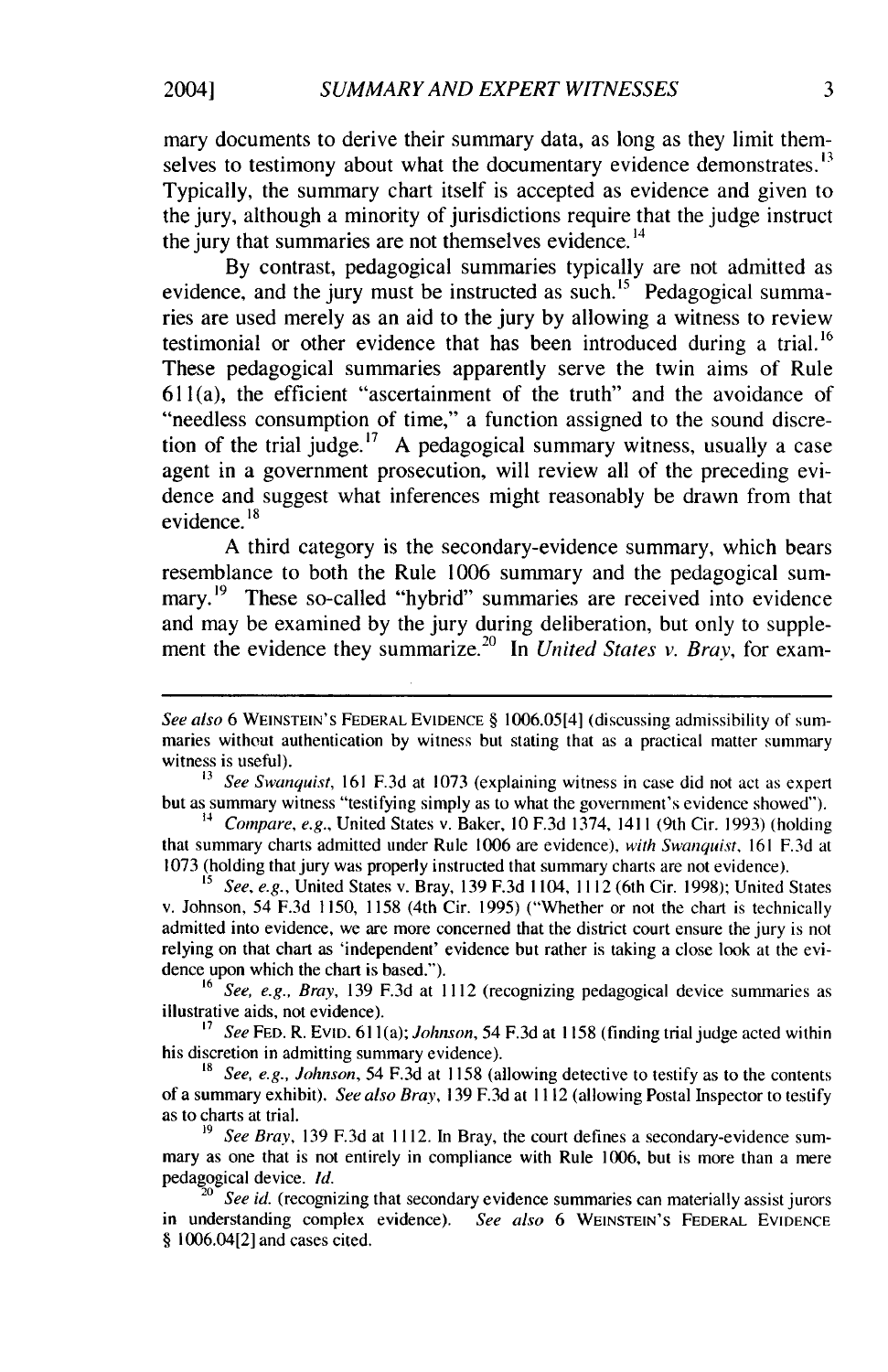pie, the Sixth Circuit made passing reference to secondary-evidence summaries, but cautioned that such summaries should be admitted only in unusual circumstances, and only where a summary of complex or difficult material is "so accurate and reliable" in the view of the trial judge that it would reliably assist the factfinder.<sup>21</sup> The Sixth Circuit has warned that such evidence should only be admitted with a limiting instruction to the jury that the summary is only as valid as the evidence it summarizes.  $2^2$ 

### II. SUMMARY AND EXPERT WITNESSES: THREE ILLUSTRATIVE CASES

Judge Weinstein has observed that between these three categories, conflict exists as to whether the summary itself, or the underlying material it summarizes, should be admitted into evidence.<sup>23</sup> As a practical matter, however, Judge Weinstein goes on to note that "the jury is likely to treat charts, summaries, and calculations as evidence or proof of contents under Rule 1006 when it has not seen the original materials forming the basis of charts, summaries, or calculations."<sup>24</sup> A jury may not, however, view the witness offering a summary in the same manner, depending upon whether the witness is offered as a lay witness pursuant to Rule 701 or an expert witness pursuant to Rule 702.

In *Asplundh Manufacturing Division v. Benton Harbor Engineering,* in 1995, the United States Court of Appeals for the Third Circuit attempted to describe the boundary between Rule 701 lay witnesses and Rule  $702$  expert witnesses.<sup>25</sup> In that case, a city fleet maintenance supervisor examined a city owned and operated aerial lift shortly after the lift failed, killing the lift operator.<sup>26</sup> At trial, the supervisor testified that during his inspection of the equipment after the accident, he discovered a fracture in a metal rod in the lift.<sup>27</sup> Although not qualified as an expert, he further offered his opinion that the fracture was caused by metal fatigue.<sup>28</sup>

**26** See Asplundh Mfg. Div., 57 F.3d at 1193-94. After the accident the supervisor and his employees took apart and inspected the lift in the City of Portland's shop. *Id.* at 1194.

7 *See id.* at 1194.

<sup>28</sup> See id. At trial the supervisor testified that the accident was attributable "to the way the rod was drilled through, and the fact that the rod eye was screwed on a threaded-two threaded surfaces." *id.* He further testified that he "'kn[e]w how other cylinders were configured differently,' since he was a production control manager for a company that produced hydraulic cylinders." *Id.*

<sup>21</sup>*See* Bray, **139** F.3d at 1112.

<sup>22</sup>*See id.*

**<sup>23</sup>** *See* 6 WEINSTEIN'S FEDERAL EVIDENCE § 1006.04[ 1].

 $\int_{24}^{2} \frac{6}{1} \, dt$ .

<sup>&</sup>lt;sup>25</sup> See 57 F.3d 1190, 1201 (3d Cir. 1995).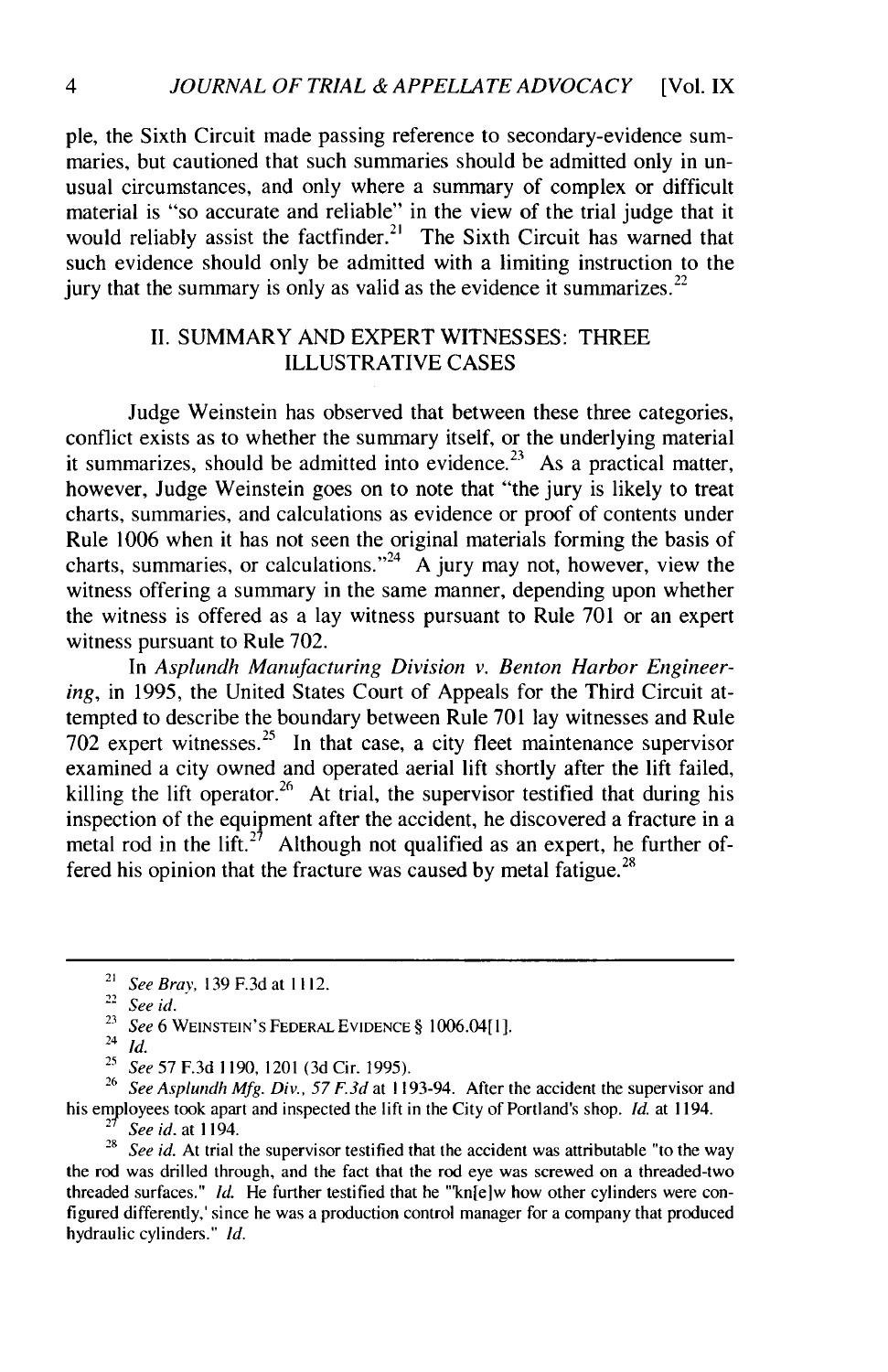The Third Circuit concluded that the supervisor's opinion as to the cause of equipment failure was improperly admitted at trial.<sup>29</sup> Notably, however, the Third Circuit did not rule that lay witnesses could never offer testimony that resembled expert opinions.<sup>30</sup> Instead, the court in *Asplundh* suggested that Rule 701 intended to broaden the common law rule that absolutely barred lay witnesses from drawing conclusions that might be characterized as expert opinions.<sup>31</sup> The court held that for a lay opinion to be admissible, it must derive from a sufficiently qualified source to be reliable and helpful to the jury.<sup>32</sup> The court added that the trial judge should ensure the reliability of a lay opinion by examining the experience and specialized knowledge of the witness.<sup>33</sup> The court in *Asplundh* concluded that the supervisor had not demonstrated the requisite experience or knowledge. $34$ 

Like the lay witness offering an opinion, as suggested in *Asplundh,* a summary witness could be used in certain circumstances to offer what appears to be an expert conclusion, at least until recently. For example, in

<sup>30</sup>*See id. at* 1204-05 (explaining unlikelihood of lay witness providing "meaningful opinion" for complicated "technical concept[s]" like metal fatigue). The Asplundh court noted that the lay witness that observed the equipment failure could not express an opinion that required the technical background possessed by an expert. */d.* The court focused its discussion on the witness's lack of technical training in the field of metal fatigue, not any general rule preventing lay witnesses from providing opinions similar to expert opinions. *Id.*

**<sup>31</sup>***See Asplundh Mfg. Div.,* 57 F.3d at 1195. At common law a non-expert witness was not allowed to draw any conclusions, but rather had to limit his testimony to the facts. *Id.* In *Asplundh*, the court recognized criticisms of the common law approach including that of Judge Learned Hand who stated "every judge of experience in the trial of causes has again and again seen the whole story garbled, because of insistence upon a form with which the witness cannot comply, since, like most men, he is unaware of the extent to which inference enters into his perceptions. He is telling the 'facts' in the only way that he knows how, and the result of nagging and checking him so often to choke him altogether, which **is,** indeed, usually its purpose." *Id.* The court concluded that criticisms such as these lead to the liberalization of the common law in the Federal Rules of Evidence. *Id.*

<sup>32</sup> See id. at 1201(holding that Rule 701's requirement that the opinion be "rationally based on the perception of the witness" demands more than first hand perception, but also requires a rational relationship between the perception and the opinion).

**33** *See id.* (finding that the trial judge should "rigorously examine" the reliability of lay opinion). The court reasoned that lay witnesses with primary knowledge of the event can offer lay opinion so long as they can show they possess sufficient knowledge or experience to offer the opinion. *Id.*

<sup>34</sup> See id. at 1206. The court found that the district court failed to properly inquire as to the supervisor's knowledge and expertise that qualified him to offer an opinion as to the cause of the accident. *Id.* The court remanded the case to allow the district court to determine whether the supervisor possessed the requisite knowledge and experience. *Id.*

20041

<sup>&</sup>lt;sup>29</sup> See id. at 1204. Specifically the court concluded that the district court had wrongly applied Rule 701 in that it failed to require Asplundh to show "sufficient knowledge or experience and a sufficient connection between Jones's [the supervisor] special knowledge or experience and his opinion regarding the cause of the accident and the design of the hydraulic cylinder." *Id.* at 1204.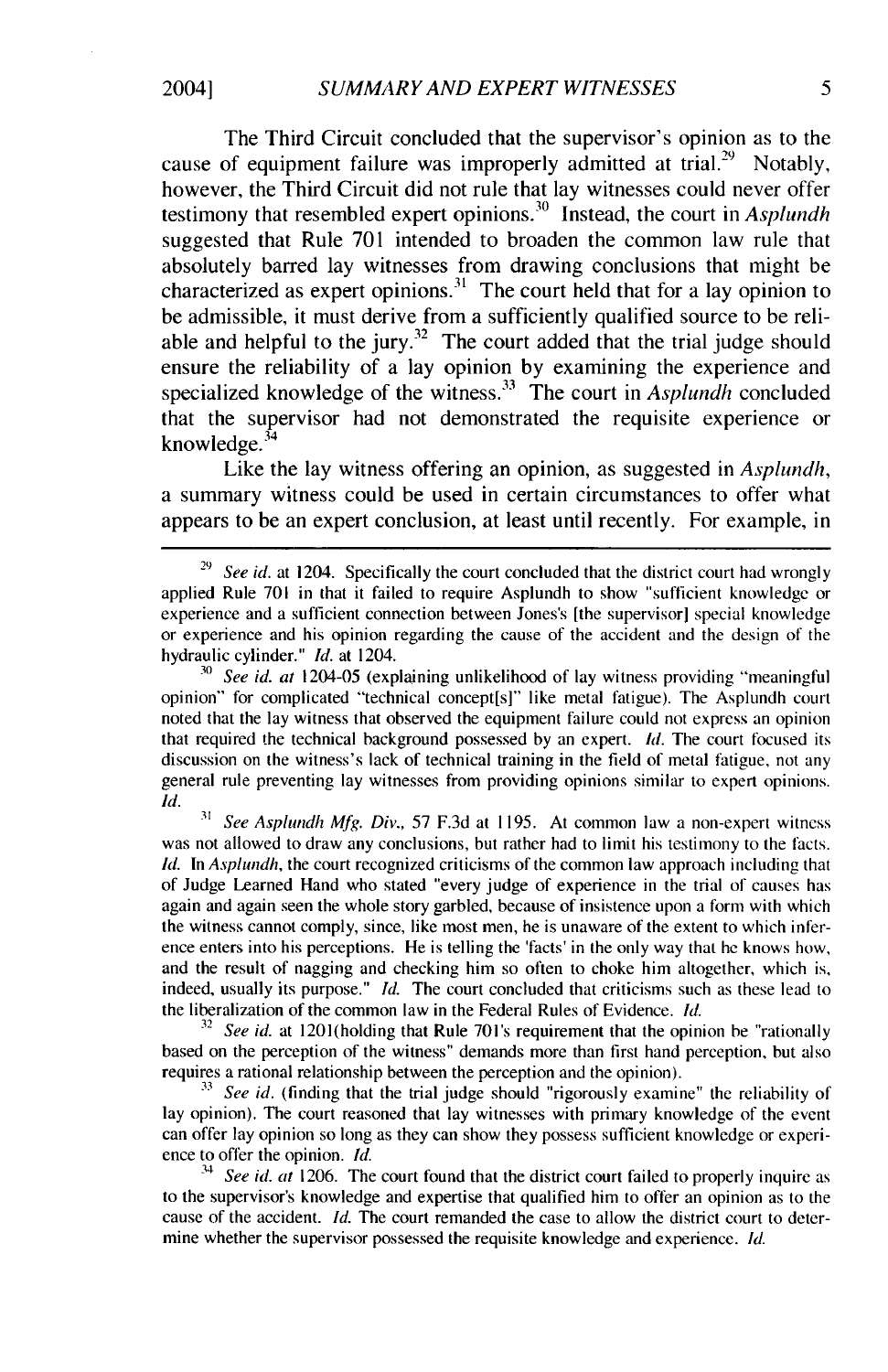*United States v. Sutherland,* in 1991, the Unites States Court of Appeals for the First Circuit allowed a summary witness to testify not only as to how he made the calculations that supported a charge for tax evasion, but also what conclusions might be drawn from those calculations.<sup>35</sup> In that case, an IRS agent reviewed the financial records of a defendant and applied the "expenditures method" to prove additional tax due and owing.  $36$ During direct examination, the agent provided not only a summary of the underlying financial statements to prove the tax evasion charge, but also offered his opinion that "these excess expenditures were derived from net profits generated through the sale of illegal drugs."<sup>37</sup> He based that opinion on the evidence that had been introduced during trial.<sup>38</sup> The First Circuit held that the agent could take notice of the other evidence offered at trial to support his own conclusions because the expenditures method required the government to identify a likely source of income.<sup>39</sup>

Finally, an expert offered at the conclusion of a case can be used to considerable advantage, offering not only an expert opinion about issues involved in the case, but also summarizing all of the evidence introduced during the case-in-chief, effectively providing an expert opinion as to what conclusions might be drawn from all of the evidence at trial. For example, in *United States v. Johnson,* in 1995, the United States Court of Appeals for the Fourth Circuit affirmed a lower court conviction based in part upon the testimony of a detective qualified as an expert in modes of distributing, packaging, weighing, pricing, and using narcotics, including crack cocaine.  $40$  In that case, the prosecution called the detective at the end of its case-in-chief to present expert testimony concerning the organization of an alleged drug conspiracy and to summarize evidence presented by the preceding witnesses. $^{41}$  During his testimony, the detective relied upon an organizational chart he had prepared based on other evidence adduced at the  $\frac{1}{42}$ 

The Fourth Circuit conceded that the organizational chart did not rely upon any specialized knowledge of the detective, and thus could not come in under Rule  $702<sup>43</sup>$  Nevertheless, the court held that the district

**<sup>35</sup>** See 929 F.2d 765, <sup>7</sup> 8 <sup>0</sup>(lst. Cir. 1991).

**<sup>36</sup>** See id. at 779-80.

<sup>&</sup>lt;sup>37</sup> See id. at 780. In his testimony the IRS agent stated, "based on the only discussion I have heard of possible sources of other income has been from drug activities. As part of the answer I would therefore say in this case these excess expenditures were derived from the net profits from the sale of illegal drugs." **Id.**

<sup>&</sup>lt;sup>38</sup> *See Sutherland*, 929 F.2d at 780

See *id.* (holding government's use of summary witness was not improper).

<sup>40</sup> See 54 F.3d 1150, 1156-57 (4th Cir. 1995).

<sup>41</sup> See id.

<sup>&</sup>lt;sup>42</sup> *See id.* at 1157-58. The detective offered "extensive" testimony and used the organizational chart to show drug transactions among the members of the conspiracy. *Id.*

<sup>43</sup> See *Johnson,* 54 F.3d at 1158. The organizational chart presented an illustration of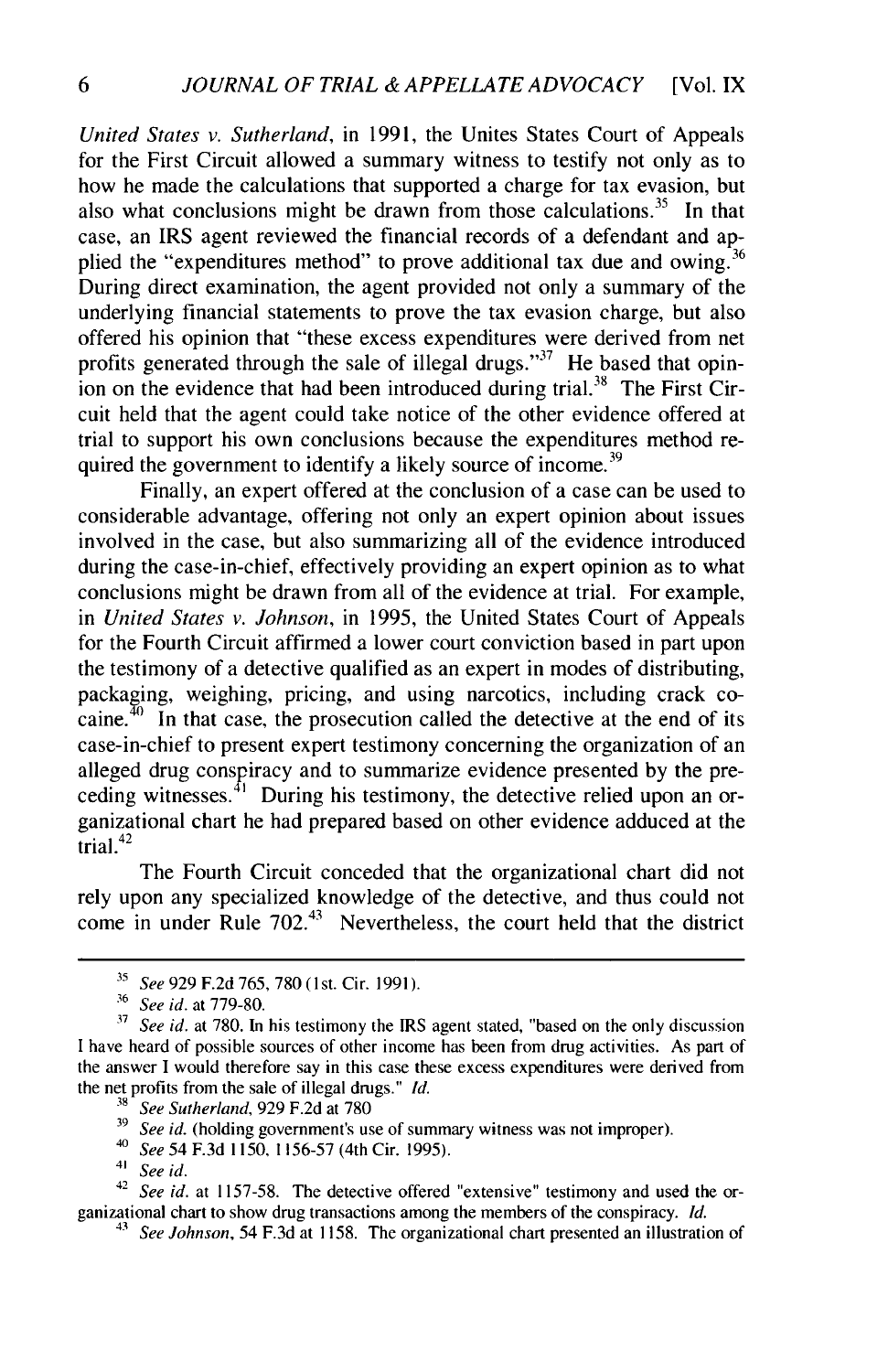court could allow the jury to view the chart, with appropriate limiting instructions, based upon the broad discretion assigned to the trial judge by Rule 611(a).<sup>44</sup> The court in *Johnson* observed that the chart aided the jury in ascertaining the truth, and the judge had taken appropriate steps to ensure that the prejudicial effect of the chart did not outweigh its probative value to the jury.<sup>45</sup> The Fourth Circuit held that the district court had properly exercised its discretion because the prosecution took a week to present its evidence, called more than thirty witnesses, and took steps to ensure that the jury did not rely upon the chart as independent evidence.<sup>46</sup>

The court in *Johnson* addressed separately the issue of the detective's supporting testimony. The court found that some portions of the detective's testimony, like that concerning drug-related slang, clearly related to his expert knowledge; yet the detective also summarized the testimony of earlier witnesses without offering any opinion reflecting "specialized knowledge" as required under Rule  $702<sup>47</sup>$  The court noted, for example, that the expert added up the various weights of drugs possessed by the defendants which, although "likely helpful to the jury as a summary of the witnesses' recollections," did not draw upon the specialized knowledge the expert purported to offer under Rule  $702^{48}$  The Fourth Circuit nevertheless again declined to exclude the expert's summary testimony, holding that the summary was useful to the jury, that cross-examination was an effective technique for neutralizing any prejudicial effect, and that the trial court could allow the testimony under Rule **611** (a). <sup>49</sup>

### III. REVISED RULE 701: PREVENTING SUMMARY WITNESSES FROM ACTING AS EXPERTS

*Asplundh* or *Sutherland-type* witnesses (a lay or summary witness offering essentially expert testimony) and a *Johnson-type* witnesses (an expert summarizing trial evidence as a pedagogical device for the jury)

2004]

the relationship between the principals. *Id.* The detective conceded that he relied on the previous testimony of other witnesses in the creation of the chart. *Id.*

*<sup>44</sup>See id.*

<sup>45</sup>*See id.* at 1159-60.

<sup>46</sup>*See id.* at 1160. The district court stressed to the jury on at least two occasions that the chart merely presented what the government contended was proven in the case and that it was up to the jury to ultimately weigh the witness' creditability and the evidence on its own. *Id.*

<sup>47</sup>*See id.* at 1161-62.

<sup>48</sup>*See Johnson,* 54 F.3d at 1162.

<sup>&</sup>lt;sup>49</sup> See id. In its conclusion the court stressed that in an ordinary federal drug prosecution the use of a summary witness and summary chart would not be permitted under Rules 702 and 611(a). 54 F.3d at 1162. The district court distinguished this matter due to the large number of witnesses, the extensive evidence and the instructions offered by the court. Id.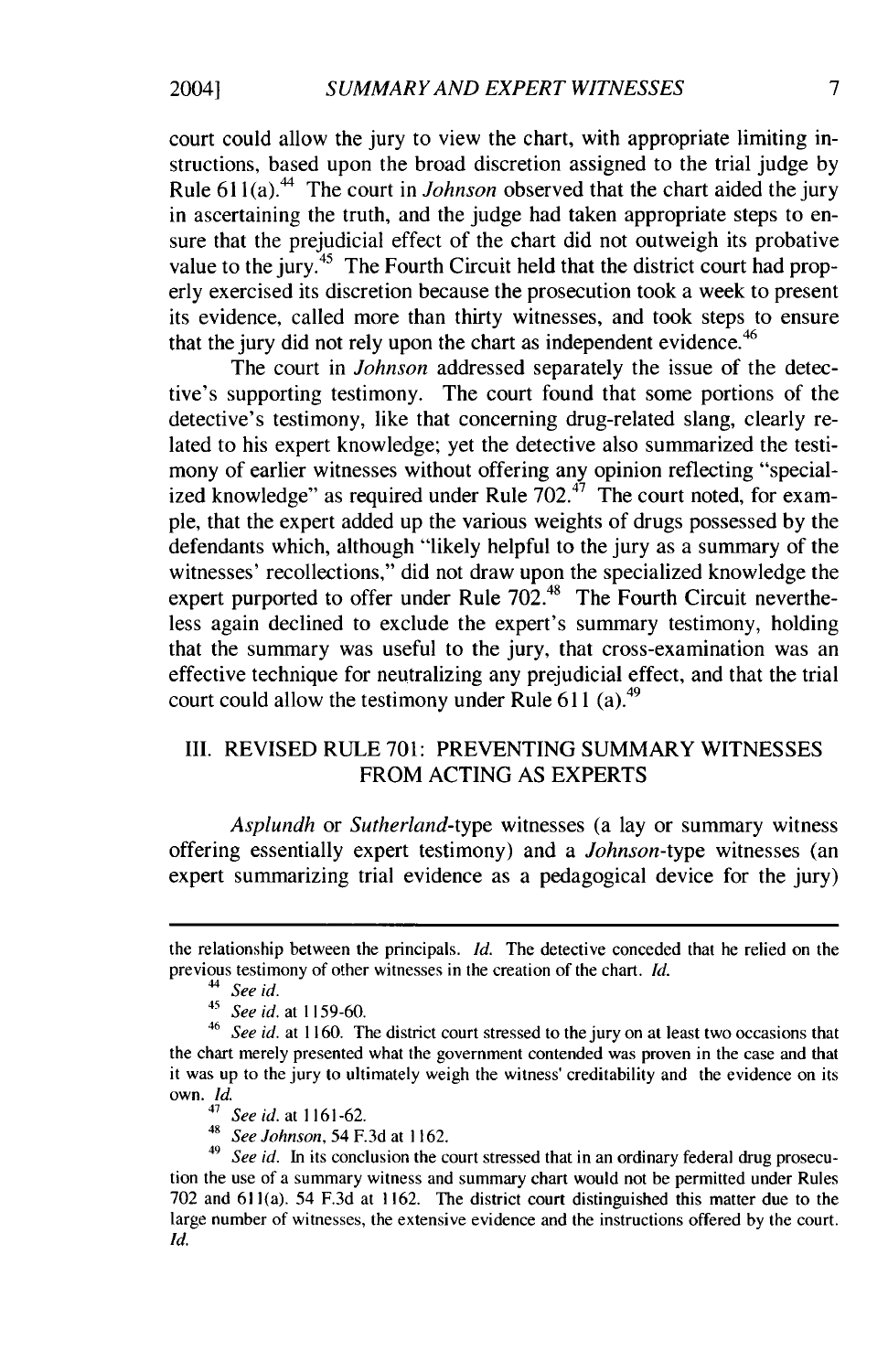present related, but uniquely different, issues for courts. In both instances, the witness performs functions typically assigned to witnesses who qualify under other rules. The 2000 Amendments to Rule 701 have effectively foreclosed the use of summary witnesses as "surprise experts." There remains, however, considerable tactical advantage to concluding with an expert to offer a pedagogical summary of all testimony at trial.

Until recently, there were advantages to designating a witness as a summary rather than an expert witness. Lay witnesses who drew essentially expert conclusions from the evidence, as suggested in *Asplundh,* could offer "surprise expert testimony."<sup>50</sup> Although the *Asplundh* court ultimately did not allow the testimony of an equipment supervisor as to the cause of the equipment failure, other courts have allowed lay witnesses to offer essentially expert opinions based upon the experience and background of the witness.<sup>51</sup> For example, the IRS agent in *Sutherland* apparently testified as a lay witness who had sufficient background not only to apply the expenditures method to calculate unpaid taxes, but also to draw conclusions about the target's source of income.<sup>52</sup>

Because summary witnesses are considered lay witnesses, they are not subject to the same disclosure rules for experts<sup>53</sup> or the judicial "gatekeeper" inquiry that ensures the reliability of expert testimony.<sup>54</sup> Under Rule 26(a)(2) of the Federal Rules of Civil Procedure, parties must disclose the identity of any expert witnesses upon whom they plan to rely at trial, and provide a report summarizing the intended testimony of the witness.<sup>55</sup> Moreover, these expert witnesses must be available for depositions or interrogatories, and to provide their opinions in advance of trial.<sup>56</sup>

Similarly, Rule  $16(a)(1)(G)$  of the Federal Rules of Criminal Procedure requires that government prosecutors provide a summary of any expert evidence the government intends to introduce during trial, and Rule  $16(b)(1)(C)$  imposes a reciprocal disclosure requirement upon defendants.<sup>57</sup> Neither the Federal Rules of Civil Procedure nor the Federal Rules

*" See* Kumho Tire Co. v. Carmichael, 526 U.S. 137, 141 (1999); Daubert v. Merrell Dow Pharmaceuticals, Inc., 509 U.S. 579, 592-94 (1993). *See also* **FED.** R. EVID. 701 Advisory Committee Notes to 2000 Amendments ("Rule 701 has been amended to eliminate the risk that the reliability requirements set forth in Rule 702 will be evaded through the simple expedient of proffering an expert in lay witness clothing."). *See also* **FED.** R. EvID. 702 (2000) (formalizing *Daubert* and its progeny).

*5- See* **FED.** R. Civ. P. 26(a)(2)(A)-(C).

*57 See* **FED.** R. CRIM. P. 16(a)(l)(G), 16(b)(l)(C).

<sup>50</sup> Gregory P. Joseph, *Emerging Expert Issues Under the 1993 Disclosure Amendments to the Federal Rules of Civil Procedure,* 164 F.R.D. 97, 108 (1996).

*<sup>51</sup> See id.* (citing United States v. Gust K. Newberg Constr. Co., 1995 WL 383133 (N.D. Il. 1995); Hester v. CSX Transp., Inc., 61 F.3d 383 (5th Cir. 1995)).

<sup>52</sup> *See Sutherland,* 929 F.2d at 779-80.

*<sup>&#</sup>x27;3 See* **FED.** R. Civ. P. 26(a)(2) (disclosure of expert testimony); 26(b)(4) (expert depositions and discovery); **FED.** R. CRIM. P. 16(a)( 1 )(G), 16(b)( **1** )(C).

<sup>56</sup> *See* **FED.** R. Civ. P. 26(b)(4)(A)-(C).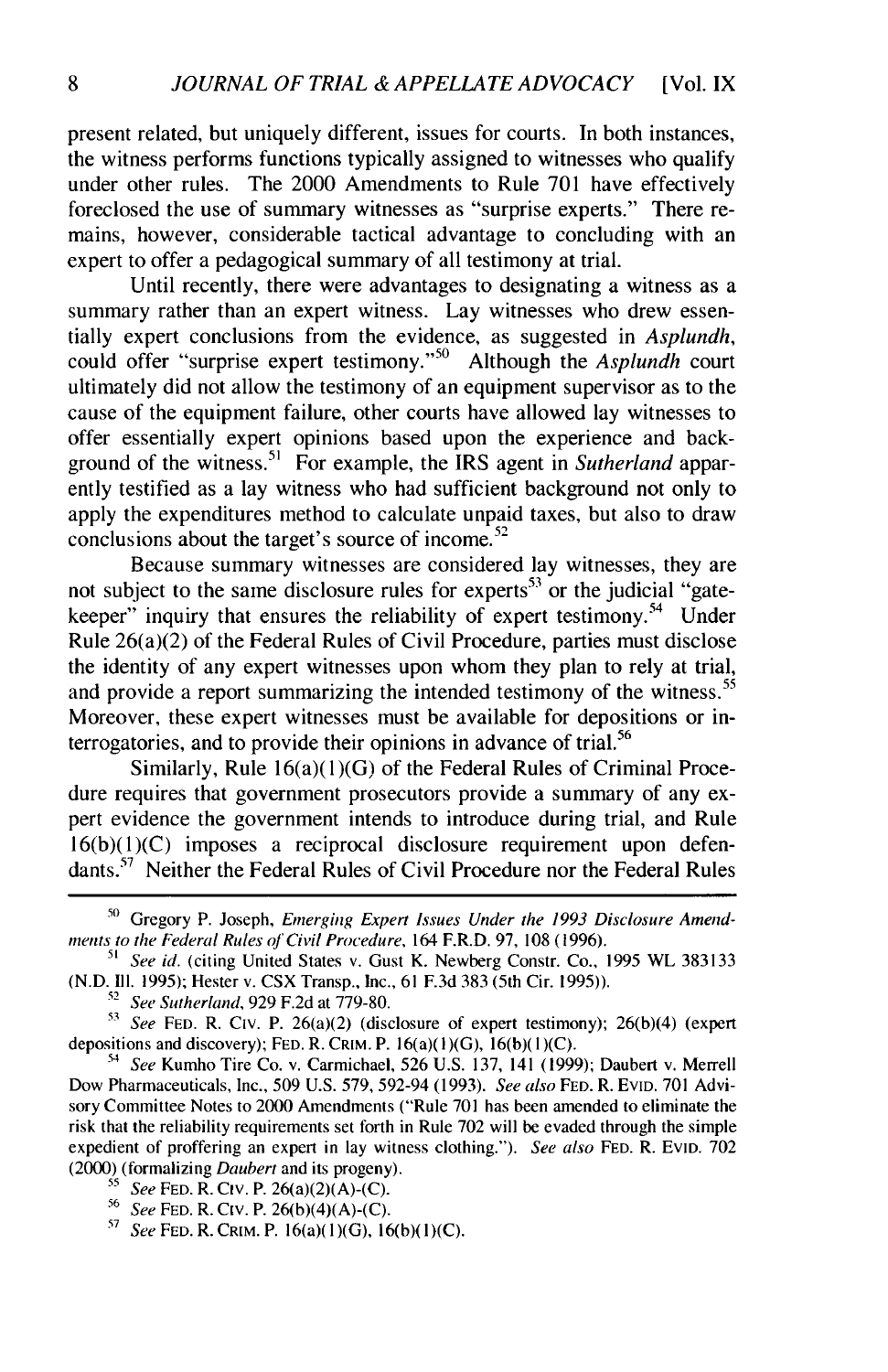of Criminal Procedure impose a similar requirement upon lay witnesses, although parties in civil suits are required to provide witness lists and contact information at least thirty days before trial.<sup>58</sup> There is no reason, however, that a party in a civil suit would be able to anticipate the introduction of quasi-expert testimony on the basis of these disclosures.

Indeed, in the criminal context, in *United States v. Hicks,* in 1996, the Ninth Circuit held that Rule 1006 summary witnesses did not fall within the ambit of the Rule  $16(a)(1)(E)$  —the predecessor to the present day Rule 16(a)(1)(G)— expert disclosure requirement.<sup>59</sup> The *Hicks* court pointed to the Advisory Committee Notes to the 1993 Amendment, which provided that the Rule  $16(a)(1)(E)$  disclosure requirements did not extend to Rule 1006 witnesses. $60$  The Advisory Committee Notes also stated, however, that this exclusion only operated "unless the witness is called to offer expert opinions apart from, or in addition to, the summary evidence."<sup>61</sup> Despite this cautionary note, a summary witness might still have offered *Asplundh-type* lay witness conclusions based upon experience and training, as the testimony of the IRS agent in *Sutherland* implicitly demon-**<sup>62</sup>** strates. <sup>62</sup>

The December 2000 Amendments to Rule 701 closed the *Asplundh* loophole by adding a requirement that lay witness opinion testimony not only (a) be rationally based on the perception of the witness and (b) be helpful to a clear understanding of the testimony or a fact in issue, but also be "(c) not based on scientific, technical, or other specialized knowledge within the scope of Rule 702."<sup>63</sup> The Advisory Committee Notes to the 2000 Amendments explicitly cited *Asplundh* and explained that Rule 701(c) was added "to eliminate the risk that the reliability requirements set forth in Rule 702 will be evaded through the simple expedient of proffering an expert in lay witness clothing." $64$  The intent of the amended rule was to channel expert testimony back to Rule 702 and the appropriate procedural rules and reliability requirements.<sup>65</sup>

The reliability requirements referred to by the Advisory Committee are the December 2000 Amendments to Rule 702, which incorporated the judicially-fashioned rules governing experts that have evolved through Daubert and its progeny.<sup>66</sup> In addition to requiring that a witness demon-

<sup>58</sup> *See* FED. R. Civ. P. Rule 26(a)(3).

*<sup>&#</sup>x27;9 See* 103 F.3d 837, 841 (9th Cir. 1996).

*<sup>60</sup>See id.*

**<sup>61</sup>** *See* **FED.** R. CRIM. P. 16, Advisory Committee Notes to 1993 Amendment.

**<sup>62</sup>***See Sutherland,* 929 F.2d at 780.

<sup>63</sup> FED R. EvID. 701 (c).

*<sup>64</sup>Id.* at Advisory Committee Notes to 2000 Amendments.

<sup>65</sup>*See id.*

*<sup>66</sup>See* FED. R. EVID. 702 Advisory Committee Notes to 2000 Amendments (citing Daubert v. Merrell Dow Pharmaceuticals, Inc., 509 U.S. 579 (1993); Kumho Tire Co. v. Carmichael, 119 S.Ct. 1167 (1999)).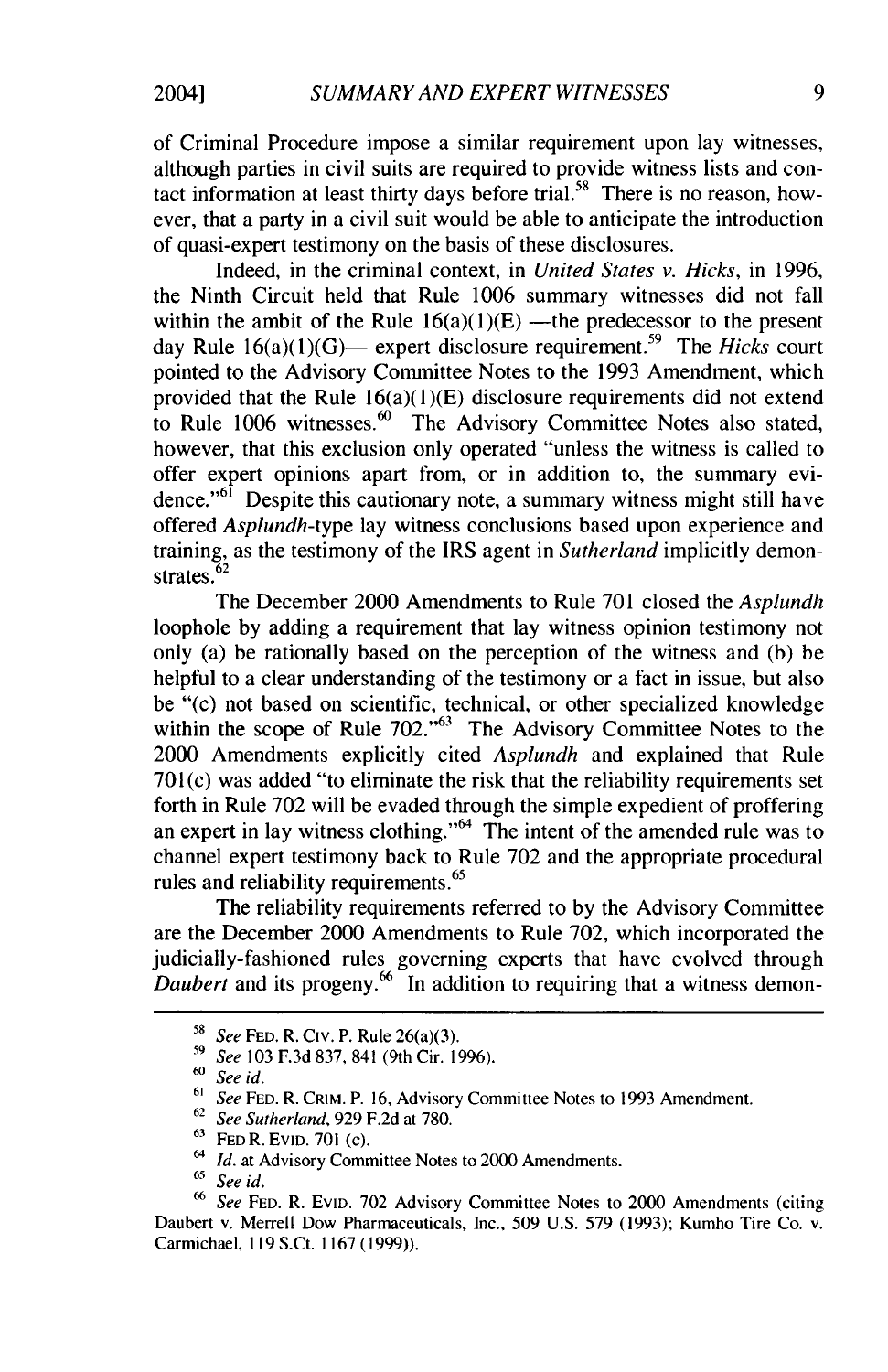strate sufficient knowledge, skill or training to qualify as an expert, Rule 702 also requires that "(1) the testimony is based upon sufficient facts or data, (2) the testimony is the product of reliable principles and methods, and (3) the witness has applied the principles and methods reliably to the facts of the case."<sup>67</sup> The Advisory Committee referred approvingly to the *Daubert* checklist as a guide for trial courts in assessing the reliability of expert testimony, noting that "the standards set forth in the amendment are broad enough to require consideration of any or all of the specific *Daubert* factors where appropriate."<sup>68</sup>

The amendment to Rule 701 was directed explicitly at testimony like that of the equipment supervisor in *Asplundh*. Rule 701(c) could potentially have operated to exclude the testimony of the IRS agent in *Sutherland*, too. In that case, the IRS agent applied accounting principles to determine that a defendant must have evaded taxes because his expenditures exceeded available income. $69$  The agent likely should have been qualified as an expert in accounting to offer that testimony; in addition, however, the agent also was permitted to testify that, based upon the testimony of all other witnesses at trial, the target's additional income must have been derived from drug sources.<sup>70</sup> There was no indication, however, that the agent had training as an expert in drug operations or any other relevant field, and thus this quasi-expert opinion arguably violated both the qualifications and reliability requirements of Rule 702.<sup>71</sup> Moreover, the testimony offered by the IRS agent evaded the expert disclosure requirement of Rule  $16(a)(1)(G)$ , since he was not offered as an expert. By channeling such non-expert testimony back to Rule 702, revised Rule 701 also channels this testimony back to applicable rules of procedure, including pretrial disclosure under Rule  $16(a)(1)(G)$ . This allows the defense an opportunity to counter the expert opinion, either through adequately prepared crossexamination or through the presentation of a counter-expert.

Although the Advisory Committee has amended Rule 701 to close the loophole allowing lay witnesses to offer expert testimony, Rule 61 1(a) still allows experts to restate prior evidence as a pedagogical device without requiring a relation to the specialized knowledge of the expert, like the police detective in *Johnson*.<sup>72</sup> The 2000 Amendments to Rule 701 do not apply to him, because he is an expert qualified under Rule 702. Judge Weinstein deals only very briefly with these pedagogical-device summa-

<sup>67</sup>*See* **FED.** R. EVID. 702.

See id. at Advisory Committee Notes to 2000 Amendments.

<sup>69</sup>*See Sutherland,* 929 F.2d at 780. The IRS agent explicitly stated in his testimony that he believed the excess expenditures "were derived from the net profits from the sale of drugs.' *Id.* **<sup>70</sup>***See id.*

**<sup>71</sup>** *See id.*

**<sup>72</sup>** *See Johnson,* 54 F.3d at 1161-62.